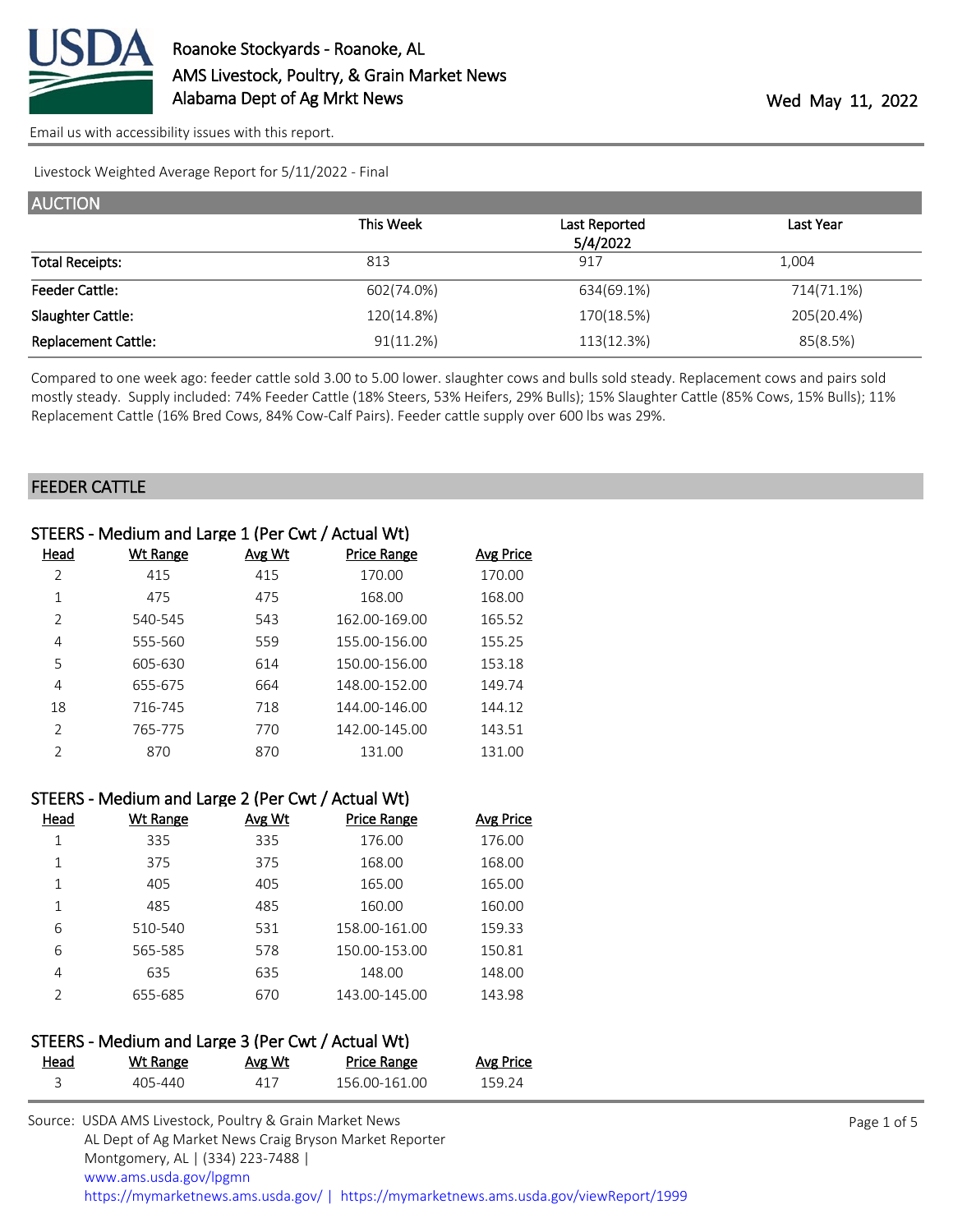

| <b>.</b> | 475     | 475 | 158.00        | 158.00 |
|----------|---------|-----|---------------|--------|
|          | 535-540 | 538 | 151.00-156.00 | 153.49 |
|          | 615     | 615 | 141.00        | 141.00 |
|          | 690     | 690 | 140.00        | 140.00 |
|          | 715     | 715 | 130.00        | 130.00 |

### HEIFERS - Medium and Large 1 (Per Cwt / Actual Wt)

| Head | <b>Wt Range</b> | Avg Wt | <b>Price Range</b> | <b>Avg Price</b> |             |
|------|-----------------|--------|--------------------|------------------|-------------|
| 3    | 320-345         | 328    | 158.00-160.00      | 158.70           |             |
| 16   | 365-395         | 374    | 152.00-158.00      | 154.28           |             |
| 36   | 410-440         | 428    | 149.00-156.00      | 153.31           |             |
| 33   | 455-495         | 471    | 147.00-155.00      | 151.07           |             |
| 13   | 510-545         | 526    | 145.00-151.00      | 148.66           |             |
| 15   | 558-575         | 563    | 137.00-145.00      | 143.39           |             |
| 7    | 615-630         | 624    | 135.00-138.00      | 136.57           |             |
| 3    | 655-675         | 667    | 130.00-136.00      | 132.30           |             |
| 2    | 710-725         | 718    | 129.00-133.00      | 130.98           |             |
| 13   | 770-795         | 772    | 120.00-128.00      | 127.37           |             |
| 21   | 756             | 756    | 133.50             | 133.50           | Value Added |

### HEIFERS - Medium and Large 2 (Per Cwt / Actual Wt)

| Head          | Wt Range | Avg Wt | <b>Price Range</b> | Avg Price |
|---------------|----------|--------|--------------------|-----------|
| 6             | 320-345  | 330    | 152.00-156.00      | 154.65    |
| 8             | 365-395  | 378    | 142.00-150.00      | 146.35    |
| 5             | 415-445  | 427    | 146.00-147.00      | 146.58    |
| 8             | 460-485  | 474    | 139.00-145.00      | 141.97    |
| 7             | 515-540  | 526    | 136.00-144.00      | 139.84    |
| 7             | 560-595  | 572    | 130.00-135.00      | 133.43    |
| $\mathcal{P}$ | 610-615  | 613    | 130.00-131.00      | 130.50    |
|               | 660      | 660    | 125.00             | 125.00    |
|               | 790      | 790    | 115.00             | 115.00    |

### HEIFERS - Medium and Large 3 (Per Cwt / Actual Wt)

| Head          | Wt Range | Avg Wt | <b>Price Range</b> | <b>Avg Price</b> |
|---------------|----------|--------|--------------------|------------------|
| $\mathcal{P}$ | 320      | 320    | 148.00             | 148.00           |
| 4             | 385-395  | 390    | 140.00-141.00      | 140.49           |
| $\mathcal{P}$ | 415      | 415    | 140.00             | 140.00           |
| 6             | 475-480  | 477    | 130.00-135.00      | 131.68           |
|               | 515      | 515    | 128.00             | 128.00           |
| $\mathcal{P}$ | 570      | 570    | 125.00             | 125.00           |
|               | 635      | 635    | 117.00             | 117.00           |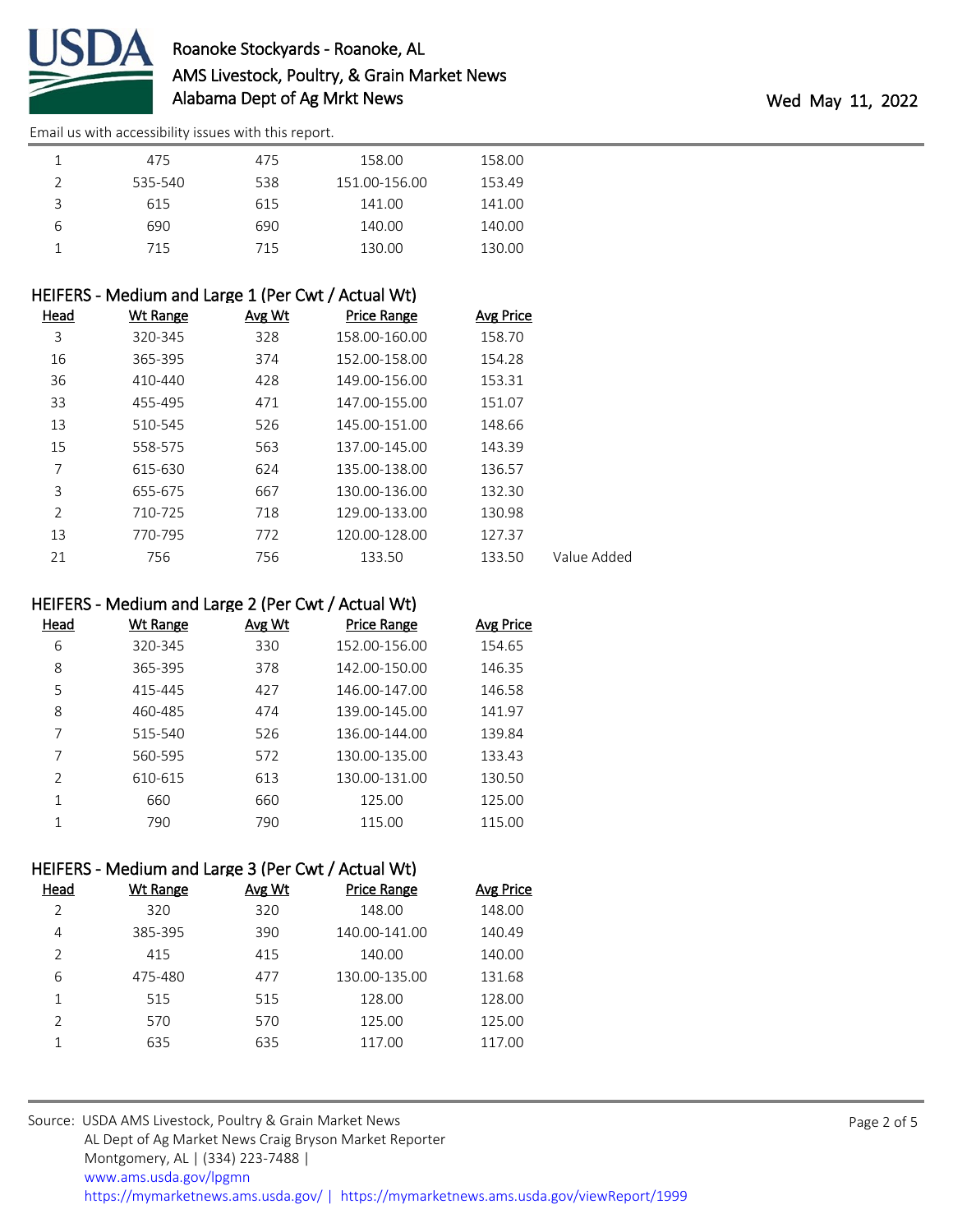

| BULLS - Medium and Large 1 (Per Cwt / Actual Wt) |          |        |                    |                  |
|--------------------------------------------------|----------|--------|--------------------|------------------|
| Head                                             | Wt Range | Avg Wt | <b>Price Range</b> | <b>Avg Price</b> |
|                                                  | 415      | 415    | 166.00             | 166.00           |
| $\mathcal{P}$                                    | 480-485  | 483    | 158.00-159.00      | 158.50           |
| 3                                                | 520-525  | 523    | 152.00-154.00      | 153.34           |
| 8                                                | 555-575  | 560    | 140.00-142.00      | 140.51           |
|                                                  | 605-640  | 611    | 130.00-134.00      | 131.29           |
| 5                                                | 655-695  | 675    | 124.00-128.00      | 126.37           |
| 4                                                | 740      | 740    | 122.00             | 122.00           |

### BULLS - Medium and Large 2 (Per Cwt / Actual Wt)

| Head          | Wt Range | Avg Wt | <b>Price Range</b> | <b>Avg Price</b> |
|---------------|----------|--------|--------------------|------------------|
| 4             | 325-335  | 328    | 176.00-178.00      | 176.51           |
| 12            | 368-380  | 373    | 166.00-170.00      | 168.33           |
| 11            | 405-445  | 426    | 156.00-160.00      | 158.07           |
| 7             | 460-475  | 472    | 145.00-150.00      | 149.01           |
| 10            | 515-535  | 526    | 142.00-148.00      | 144.16           |
| 4             | 555-595  | 573    | 131.00-136.00      | 133.28           |
| $\mathcal{P}$ | 615      | 615    | 128.00             | 128.00           |
| 5             | 680-685  | 684    | 120.00-122.00      | 120.40           |
| 3             | 725-735  | 732    | 115.00-118.00      | 117.01           |
|               | 770      | 770    | 116.00             | 116.00           |

## BULLS - Medium and Large 3 (Per Cwt / Actual Wt)

| Head | Wt Range         | Avg Wt | <b>Price Range</b> | Avg Price |
|------|------------------|--------|--------------------|-----------|
| 3    | 305-345          | 332    | 172.00-174.00      | 173.39    |
| 4    | 385              | 385    | 160.00             | 160.00    |
| 9    | 410-445          | 417    | 148.00-153.00      | 150.34    |
| 6    | 455-480          | 466    | 138.00-141.00      | 139.19    |
| 8    | 505-545          | 514    | 132.00-140.00      | 137.06    |
| 1    | 615              | 615    | 120.00             | 120.00    |
|      | 790              | 790    | 101.00             | 101.00    |
|      | . <del>.</del> . |        |                    |           |

# SLAUGHTER CATTLE

## COWS - Breaker 75-80% (Per Cwt / Actual Wt)

| Head | Wt Range                                  | Avg Wt | <b>Price Range</b> | Avg Price | <b>Dressing</b> |
|------|-------------------------------------------|--------|--------------------|-----------|-----------------|
|      | 1365-1595                                 | 1464   | 68.00-70.00        | 69.27     | Average         |
| 2    | 1375-1405                                 | 1390   | 76.00-77.00        | 76.51     | High            |
|      | 1420                                      | 1420   | 65.00              | 65.00     | Low             |
|      |                                           |        |                    |           |                 |
|      | COWS - Boner 80-85% (Per Cwt / Actual Wt) |        |                    |           |                 |
| Head | Wt Range                                  | Avg Wt | <b>Price Range</b> | Avg Price | Dressing        |

| Source: USDA AMS Livestock, Poultry & Grain Market News                                |
|----------------------------------------------------------------------------------------|
| AL Dept of Ag Market News Craig Bryson Market Reporter                                 |
| Montgomery, AL   (334) 223-7488                                                        |
| www.ams.usda.gov/lpgmn                                                                 |
| https://mymarketnews.ams.usda.gov/   https://mymarketnews.ams.usda.gov/viewReport/1999 |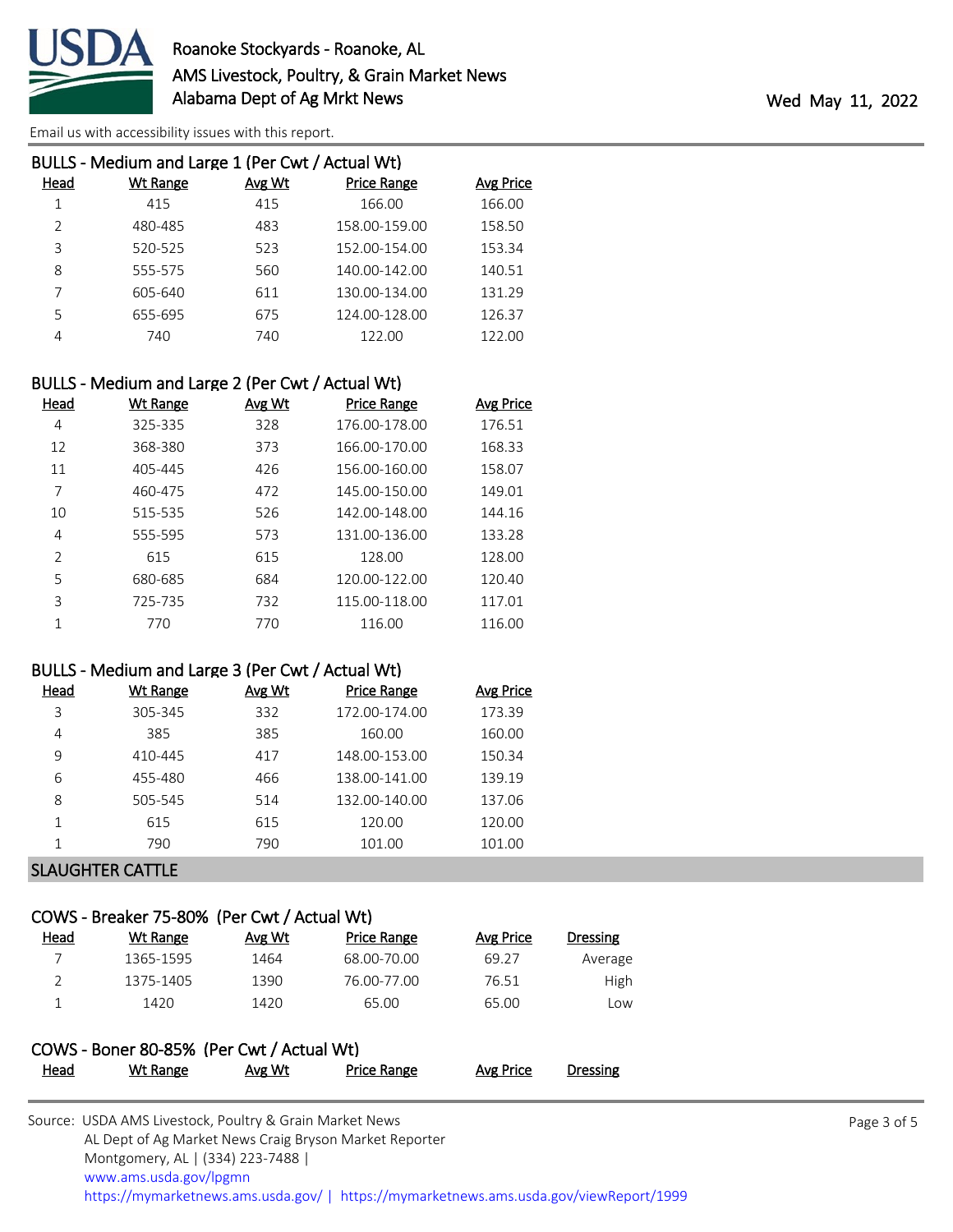

| Average | 71.78 | 69.00-74.00 | 1142 | 725-1290 | 25 |
|---------|-------|-------------|------|----------|----|
| High    | 76.42 | 75.00-79.00 | 1093 | 775-1295 | 18 |
| Low     | 66.08 | 64.00-68.00 | 992  | 770-1215 | 20 |

## COWS - Lean 85-90% (Per Cwt / Actual Wt)

| <u>Head</u> | Wt Range | Avg Wt | <b>Price Range</b> | Avg Price | Dressing |
|-------------|----------|--------|--------------------|-----------|----------|
|             | 840-945  | 900    | 57.00-58.00        | 57.34     | Average  |
|             | 925-1055 | 993    | 60.00-62.00        | 61.18     | High     |
|             | 780-925  | 867    | 50.00-52.00        | 51.28     | Low      |

|      | BULLS - 1-2 (Per Cwt / Actual Wt) |        |               |           |                 |
|------|-----------------------------------|--------|---------------|-----------|-----------------|
| Head | Wt Range                          | Avg Wt | Price Range   | Avg Price | <b>Dressing</b> |
| 11   | 1410-1785                         | 1576   | 95.00-100.00  | 97.79     | Average         |
|      | 1855-1930                         | 1885   | 105.00-110.00 | 107.95    | High            |
|      |                                   |        |               |           |                 |

#### REPLACEMENT CATTLE

| <u>Age</u> | <b>Stage</b> | Head | Wt Range | Avg Wt | <b>Price Range</b> | Avg Price |
|------------|--------------|------|----------|--------|--------------------|-----------|
| $2 - 8$    |              |      |          |        | 725.00-750.00      | 737.50    |
| $2 - 8$    |              |      |          |        | 725.00-825.00      | 770.00    |
| $2 - 8$    | ΤЗ           | ↳    |          |        | 800.00-975.00      | 895.00    |
|            |              |      |          |        |                    |           |

### BRED COWS - Small 1-2 (Per Head / No Wt)

| <u>Age</u> | <b>Stage</b> | Head | <u>Wt Range</u> | Avg Wt | <b>Price Range</b> | <u>Avg Price</u> |
|------------|--------------|------|-----------------|--------|--------------------|------------------|
|            |              |      |                 |        | 675.00             | 675.00           |

|     |       |      |          |        | COW-CALF PAIRS - Medium and Large 1-2 w/ 150-300 lbs calf (Per Family / No Wt) |           |
|-----|-------|------|----------|--------|--------------------------------------------------------------------------------|-----------|
| Age | Stage | Head | Wt Range | Avg Wt | <b>Price Range</b>                                                             | Avg Price |
| 2-8 |       | 46.  |          |        | 975.00-1225.00                                                                 | 1068.48   |

|     |              |      |                                                                     |        | COW-CALF PAIRS - Medium and Large 3 w/ 150-300 lbs calf (Per Family / No Wt) |                  |
|-----|--------------|------|---------------------------------------------------------------------|--------|------------------------------------------------------------------------------|------------------|
| Age | <b>Stage</b> | Head | Wt Range                                                            | Avg Wt | <b>Price Range</b>                                                           | <b>Avg Price</b> |
| >8  |              | 10   |                                                                     |        | 625.00-800.00                                                                | 755.00           |
|     |              |      | COW-CALF PAIRS - Small 1-2 w/ 150-300 lbs calf (Per Family / No Wt) |        |                                                                              |                  |

| <u>Age</u> | Stage | <u>Head</u> | <b>Wt Range</b> | Avg Wt | <b>Price Range</b> | <b>Avg Price</b> |
|------------|-------|-------------|-----------------|--------|--------------------|------------------|
|            |       | ᅩᅩ          |                 |        | 875.00-950.00      | 908.33           |